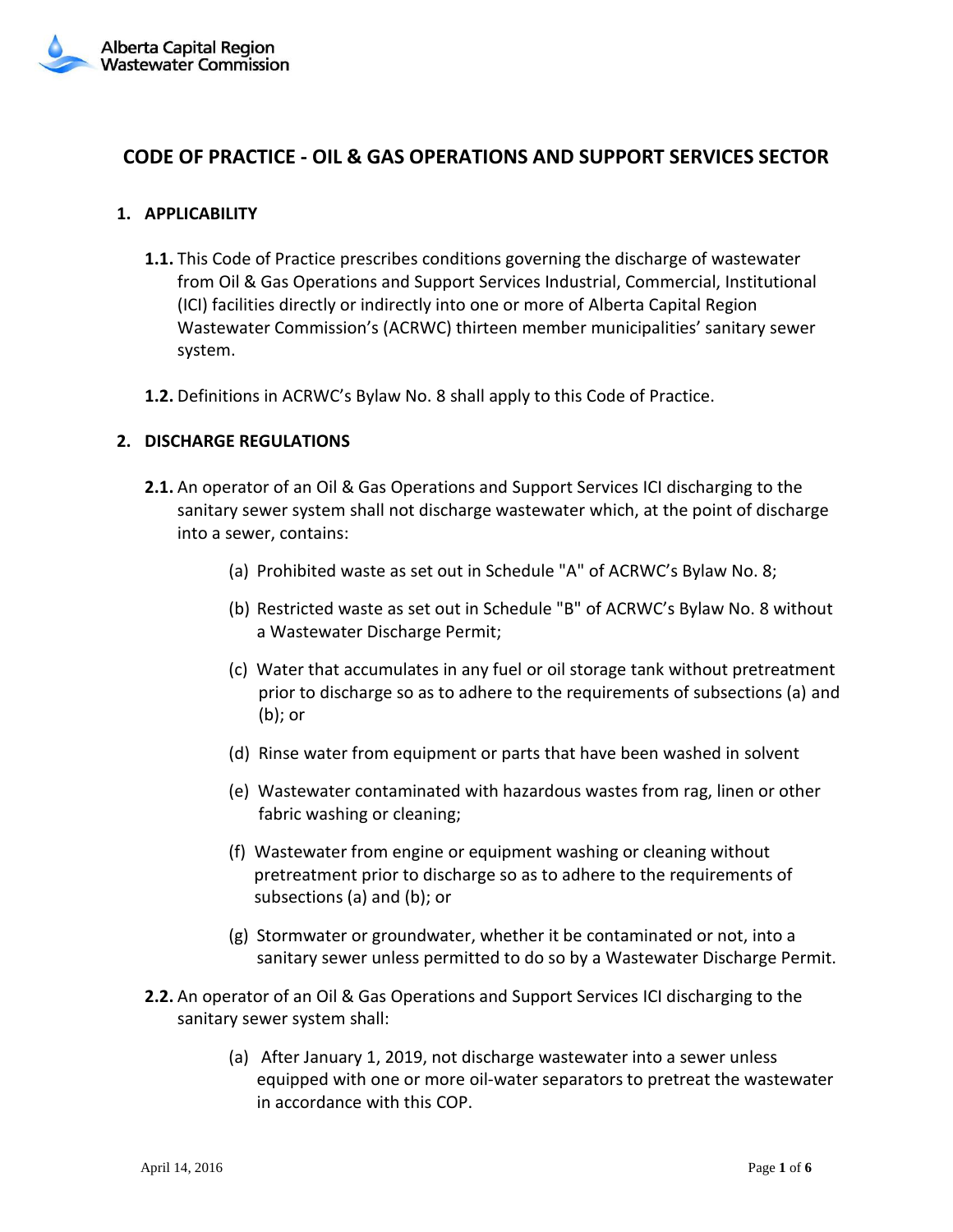- (b) After January 1, 2019 use an alternate pretreatment works, or a combination of pretreatment works other than that described in this COP, to pretreat wastewater if the alternate pretreatment works produces effluent that complies with Section 2.1 prior to discharge into a municipal sanitary sewer and where valid analytical test data has been submitted to, and accepted by, ACRWC.
- (c) After January 1, 2019 direct all process wastewater to one or more pretreatment works referred to in Sections 2.2(a) and 2.2(b), before discharge into a municipal sanitary sewer.
- (d) Ensure that all wastewater from washrooms, non-industrial washing machines and change rooms bypasses the pretreatment works.
- (e) Not use, or allow the use of, chemical agents, solvent-containing products, hot water or other agents with the intention of facilitating the passage of oil and grease through a pretreatment works.
- (f) After January 1, 2019, equip the pretreatment works with a monitoring point located either at the outlet of the pretreatment works or downstream of the pretreatment works at a location upstream of the point of discharge of other wastewater; and
- (g) Locate the pretreatment works so that they are readily and easily accessible for inspection and maintenance.
- (h) While operating an oil-water separator, not permit the floating oil and grease to accumulate in the final stage chamber of the oil-water separator in excess of the lesser of 5 cm or 5% of the wetted height of the oil-water separator or in adherence to the manufacturer's recommended levels.
- (i) While operating an oil-water separator, not permit the settled solids to accumulate in the final stage chamber of the oil-water separator in excess of the lesser of 15 cm or 25% of the wetted height of the oil-water separator or in adherence to the manufacturer's recommended levels.
- (j) While operating an oil-water separator, inspect the oil-water separator and measure the accumulated solids and floating oils at least once every three months to check the levels specified under Sections 2.2(h) and 2.2(i).
- (k) Clean out an oil-water separator within seven days of determining that the levels specified under Sections 2.2(h) or 2.2(i) have been exceeded.
- (l) Clean out an oil-water separator at least once every 12 months.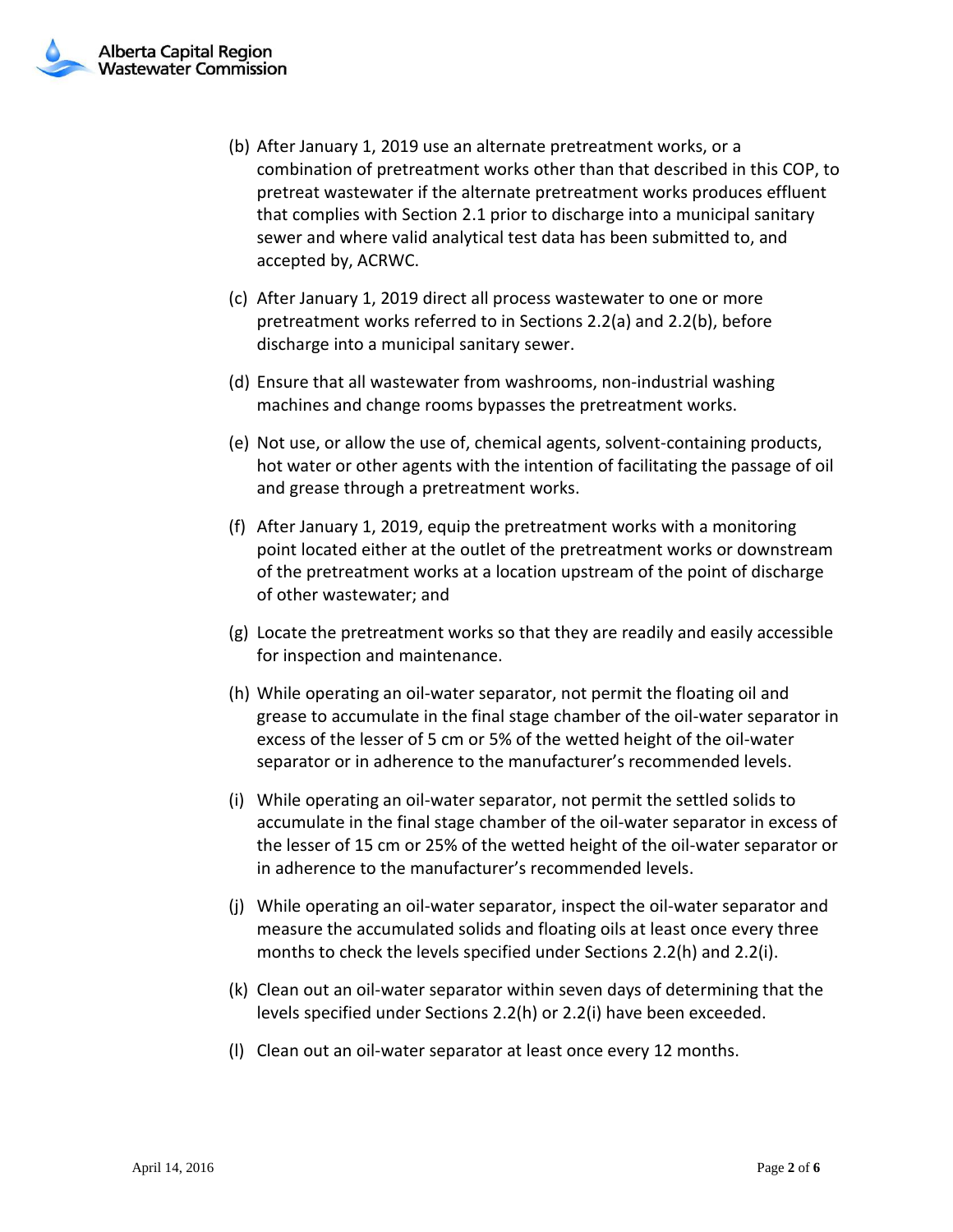

(m)When the oil/water separator is cleaned, the oil and grease or solids shall not be disposed of directly or indirectly into the municipal sewer system or in any place where it may be introduced to a storm sewer or a watercourse.

#### **3. MONITORING**

- **3.1.** An operator of an Oil & Gas Operations and Support Services ICI discharging to the sanitary sewer system shall:
	- (a) At their expense, conduct quarterly sampling of wastewater effluent to analyze the concentration (mg/L) of Oil & Grease – mineral and synthetic/petroleum hydrocarbons. Quarterly samples shall be obtained at least 60 days apart.

Change in sampling frequency

The sampling frequency set out in section 3.1(a) can be reduced to annually if 4 consecutive quarterly samples tested do not exceed the Restricted waste limit for Oil and Grease – Mineral and Synthetic/Petroleum Hydrocarbons as set out in Schedule 'B' Table 'B' of ACRWC's Bylaw No. 8.

- (b) At their expense, conduct annual sampling of wastewater effluent to analyze the concentration (mg/L) of BTEX (Benzene, Toluene, Ethylbenzene and Xylene) and flashpoint (°C - closed cup method). Annual samples shall be obtained at least 6 months apart.
- (c) Conduct sampling in accordance with Section 4 Sampling of the ACRWC Bylaw No. 8 – Quality of Wastewater.
- (d) For a period of two years, maintain documentation of the date and time all samples are collected, the method used, the names of the staff involved in the collection, the volume obtained and any other relevant information.
- (e) For a period of two years, maintain written or electronic records of test results of the sampling.
- (f) Report test results to ACRWC by email at [discharge@acrwc.ab.ca](mailto:discharge@acrwc.ab.ca) on an annual basis.
- (g) Report to ACRWC by email at [discharge@acrwc.ab.ca](mailto:discharge@acrwc.ab.ca) within seven days of determining the Restricted waste limit has been exceeded for:
	- Oil and Grease Mineral and Synthetic/Petroleum Hydrocarbons and/or BTEX as set out in Schedule 'B' Table 'B' of ACRWC's Bylaw No. 8. ; and/or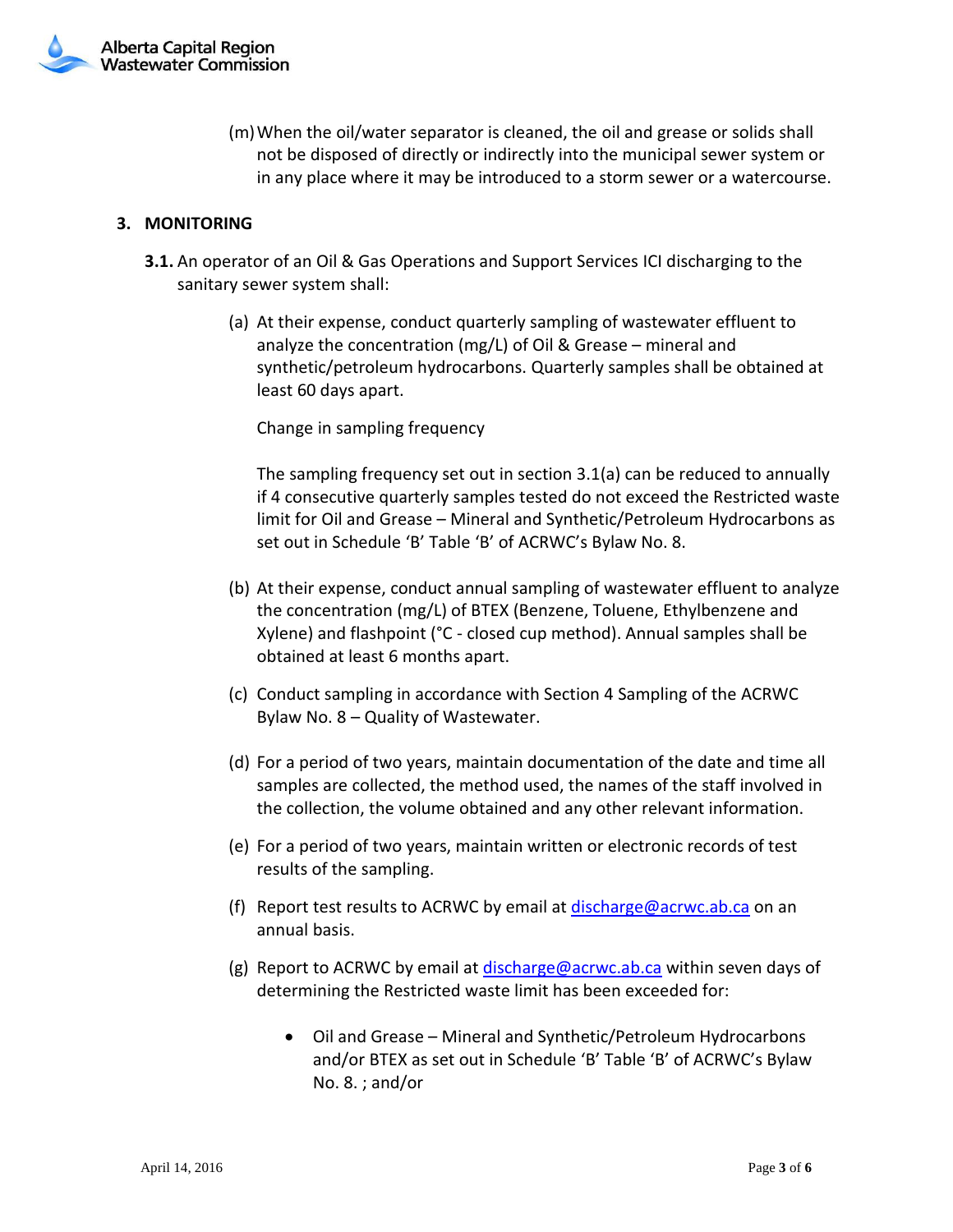

- Flashpoint as set out in Schedule 'B' Table 'D' of ACRWC's Bylaw No. 8.
- **3.2.** More frequent and/or additional sampling may be required as a condition under a Wastewater Discharge Permit issued in accordance to Section 18(3) of ACRWC's Bylaw No.8.

## **4. STORAGE AND CONTAINMENT**

- **4.1.** An operator of an Oil & Gas Operations and Support Services ICI must ensure that the following materials are stored using spill containment that will prevent the release of spilled material from entering into a municipal sanitary sewer system:
	- (a) Wastewater containing used solvent, used antifreeze, used oils, used oil filters, used engine and transmission fluids;
	- (b) Above ground oil or fuel storage tanks; and
	- (c) Any hazardous waste or hazardous recyclable as defined in provincial (Alberta) legislation.
- **4.2.** An operator of an Oil & Gas Operations and Support Services ICI must supervise the discharge of accumulated stormwater from a spill containment system to ensure that the discharge does not bypass the pretreatment works.

#### **5. SPILL RESPONSE PLANS**

- **5.1.** An operator of an Oil & Gas Operations and Support Services ICI must:
	- (a) Have a spill response plan.
	- (b) If commencing operation after the date this code of practice comes into effect, prepare a spill response plan at least 30 days prior to commencing operation.
	- (c) Have the spill response plan required under Sections 5.1(a) or 5.1(b) available on the premises of the operation.
	- (d) In the event of a spill, immediately carry out the provisions of the spill response plan, when safe to do so, to prevent or discontinue the discharge of spilled material into a sewer.
	- (e) As part of a spill response plan, inspect any pretreatment works for spilled material immediately after having knowledge of the spill.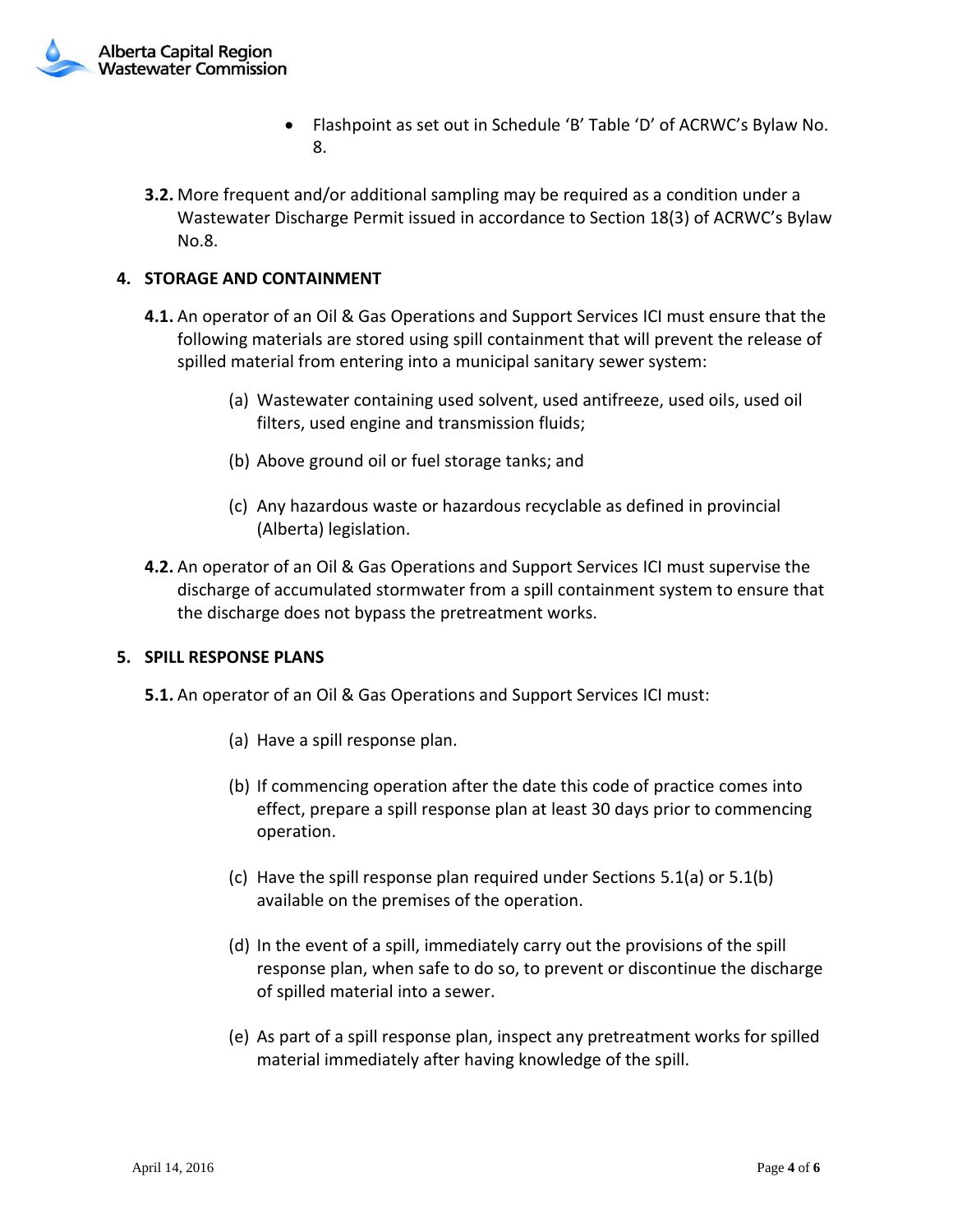

- (f) When observing spilled material in the pretreatment works during an inspection under Section 5.1(e) have the spilled material removed before resuming wastewater discharge from the operation.
- (g) Maintain the spill prevention, clean-up equipment and supplies identified in the spill response plan specified in Sections 5.1(a) or 5.1(b) and have them readily available for use at all times.

### **6. RECORD KEEPING AND RETENTION**

- **6.1.** An operator of an Oil & Gas Operations and Support Services ICI who installs one or more pretreatment works must keep a record at the premises of the operation of all inspection and maintenance activities for the pretreatment works, including the:
	- (a) Date of inspection or maintenance;
	- (b) Description of inspection or maintenance conducted;
	- (c) Measured depth of settled material and depth of floating material in the oilwater separator, as required in Sections 2.2(h) and 2.2(i);
	- (d) Quantity and description of material removed from the pretreatment works; and
	- (e) Name, civic and postal address, and telephone number of the disposal or recycling company or facility collecting or transporting the material removed from the treatment works.
- **6.2.** An operator of an Oil & Gas Operations and Support Services ICI who installs pretreatment works must keep records of the pretreatment works design calculations and drawings available for inspection at the request by ACRWC and/or member municipality.
- **6.3.** The design drawings required under Section 6.2 must show the point of connection of the treatment works to the sanitary sewer.
- **6.4.** An operator of an Oil & Gas Operations and Support Services ICI must keep a record at the premises of all disposal or recycling services for wastewater and other substances specified in Section 2.1 to be disposed or recycled, including the:
	- (a) Name, civic and postal address, and telephone number of each disposal or recycling company or facility used;
	- (b) Type of material transferred to each company or facility;
	- (c) Quantity of material transferred to each company or facility; and
	- (d) Date of material transferred to each company or facility.